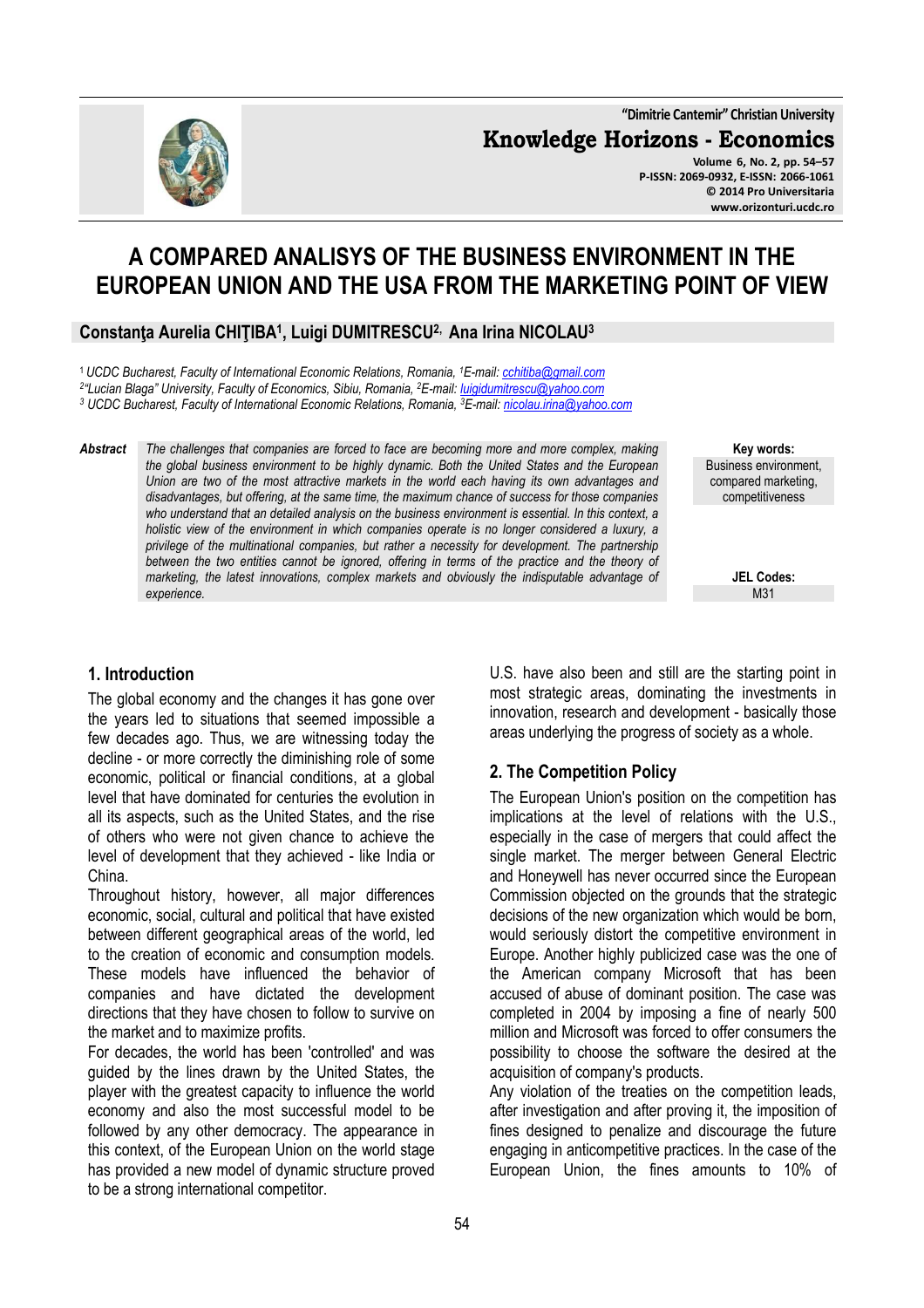company's turnover of the last year investigated, prior to the indictment.

Despite criticism, the European Union's policy concerns and promote a a fair competitive environment, with benefits not only for companies, but in the end, especially for consumers.

In the U.S., the competition legislation is based on a series of laws, including the Sherman Act that still remains important, Clayton Act, Robinson-Patman Act and Federal Trade Commission Act. American policy in the competition field has as the main features (Mușetescu, 2006):

• Penalties apply to individuals engaged in anticompetitive practices, not only to the entities;

• The application of the legislation is not only at government level but also private

• Has a punitive character, meant to discourage anticompetitive behavior;

• The principal organ of government that has the role of implementing the anticompetitive policy is called the Antitrust Office.

The implementation of laws at private level, also, makes that most often, the amount of compensation owed - when they prove the accusations - to grow enormously. The company engaged in a proved anticompetitive practice it can expect reactions including from consumers who have been (directly or indirectly) affected by its actions. In this respect the European Union's point of view is quite clear, considering that a promotion of these practices on the single European market will not lead to a'' culture'' of competition, but rather to the creation of a'' dispute culture'' based on the U.S. model.

### **3. Bilateral Trade**

The commercial exchanges between the U.S. and the EU sum a very large percentage in the global economy - about 45% of the global GDP. Every day, goods and services exceeding two billion dollars are traded between the two markets, leading to economic growth, job creation, etc.

Within the commercial activity between the two markets were signed, over time, a series of agreements designed to facilitate procedures for imports / exports. However, with the new challenges arising in the global economy, the need was felt for the evolution of the partnership between the U.S. and EU. Thus, the idea of negotiation and adoption of the largest bilateral agreement in this field that is intended to be innovative, bringing into attention a new approach on tariffs, investment and public procurement and, also trying to bring to a common denominator the important barriers to transatlantic trade, such as a series of regulations and technical standards of products.

The agreement takes into account the harmonization of procedures on three main areas:

#### *3.1. Market Access*

Currently, the tariff barriers to transatlantic trade are relatively low, averaging 5.2% for the EU and 3.5% for the U.S., but are intended to reach a level as closer to zero as possible (European Commission).

In the services sector, It aims to open the markets and sectors with high regulation, such as transport, and the maintenance (for the moment) of the levels already negotiated in the other cases.

For the foreign investments is intended them to reach a level of liberalization superior to the one negotiated within various agreements before. Currently, on none of the markets is applied significant restrictions for foreign investment, but, more, they are strongly encouraged and facilitated, starting from the premise that the inflow of foreign capital contributes to increasing GDP, creating jobs and economic growth in general.

The government purchases - in Europe, the turnover of the companies that depend, on running their business, on those purchases is up to 25% of the GDP, creating over 31 million jobs. The opening of this market could have the effect of creating new business opportunities for any company, without discrimination.

### *3.2. Non-tariff barriers*

Non-tariff barriers which affect mostly the commercial exchanges, are meet, usually after customs and takes the most varied forms, such as safety or environmental standards, specific to every market. Currently, the manufacturers are often forced to meet two sets of standards (national market and target market), this supposing quite high additional costs. The main purpose of this agreement is to reduce additional costs while maintaining quality. In this regard, the parties shall seek to align, where possible, or to accept the mutual standards and procedures and develop a compatibility agreement where appropriate.

#### *3.3. Other rules, principles and new ways of global cooperation*

Both the U.S. and the EU will continue to support global cooperation in areas such as intellectual property and sustainable development.

Upon completion of negotiations, this agreement will strengthen U.S. and EU positions on the world market and will pave the way for a new stage in the evolution of the global economy.

## **4. The Liberalization of Markets**

The issue of liberalization of an industry or a sector of the economy is an extremely serious one, over time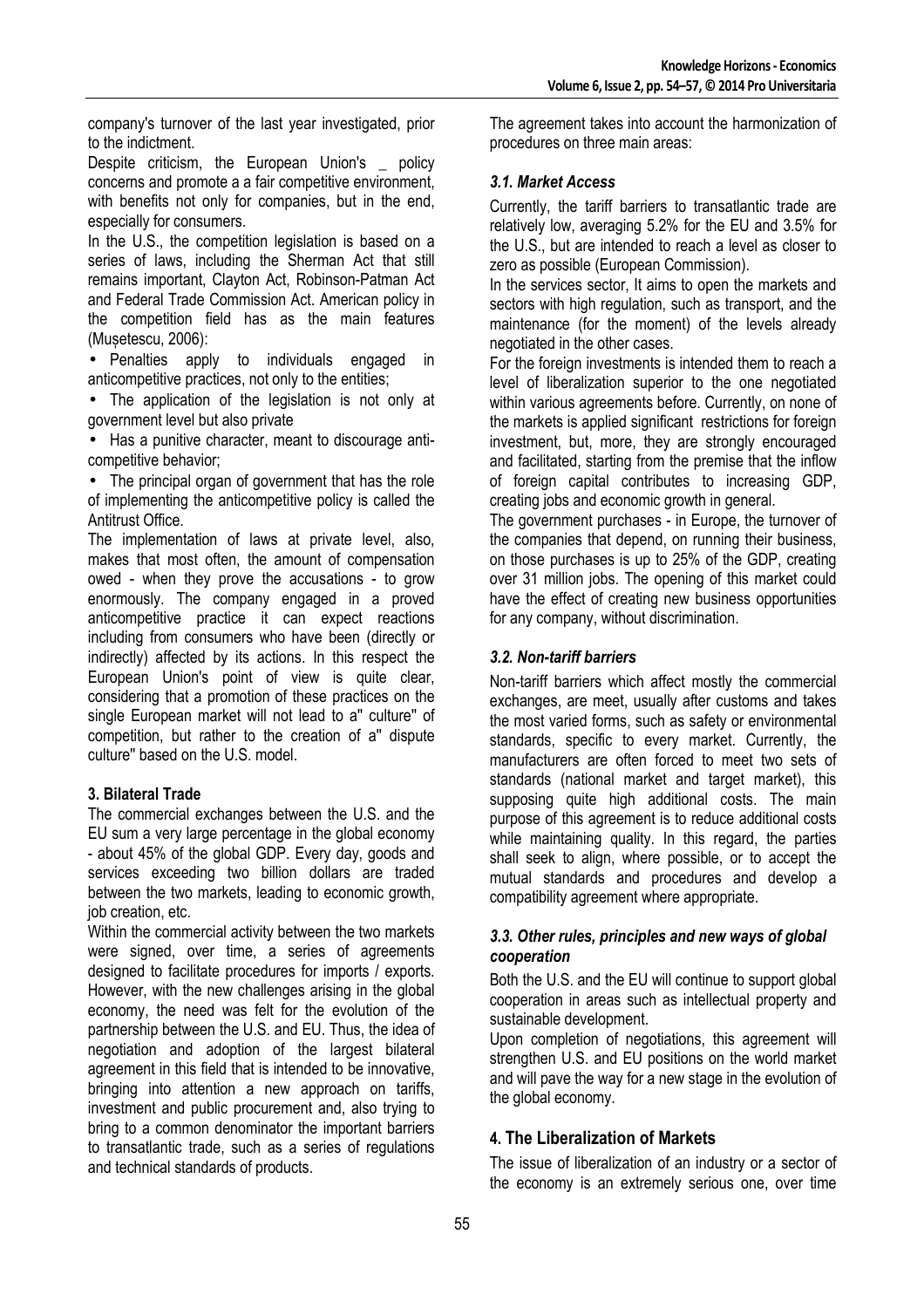existing pros and cons, depending on the economic situation, on the market in question and the strategic importance of the industry or sector. In this respect, the differences between the U.S. and the EU are quite high, not from the point of view of the objectives pursued by policies of liberalization, but by the specific legal framework and how it is implemented.

Obviously the whole process is much more difficult for the European Union, the harmonization of national legislation making it extremely difficult in most cases. However, the efforts taken towards building a competitive single market are evident and based on the desire of all Member States to respect the four freedoms on the background which it was originally created.

Obviously, in the case of the European Union, the liberalization of certain sectors of the economy is an impediment to the development of the Single market. The biggest challenges arise in areas such as transport and energy. In addition the policy of social inclusion, unemployment reduction and restrictions elimination on the labor market are given priority.

In the energy field, the policy of the EU considered, since the 1970s, creating a deregulated internal market, based on competitive principles, targeting the sustainable development and the consumer protection. Also, the most important objectives include the improvement of international cooperation and an increase in the awareness of the environmental responsibility (Euractiv, 2008). The awareness that the dependence of the consumption of fossil fuels must be reduced, that there are alternative methods of producing electricity and that a more efficient energy saving is necessary, led to the development of a set of measures that must be adopted by 2020 and aims to:

• A 20% reduction of emissions of greenhouse gases;

• The creation of an internal market for energy, efficient for consumers and producers / traders;

• Saving a percentage of at least 20% of the energy consumption forecasted up to that date;

• The increase by at least 20% of renewable energy sources;

• 10% increase in bio fuels;

• The integration of the energy policy with the agricultural policy and the EU trade policy.

Regarding road transportation, of the infrastructure's development stands out the inequality between different Member States. The 28 member states have more than 5 million kilometers of paved roads, of which 61,600 km are highways and 215,000 km of railways and 41,000 km of waterways (Ministerul Afacerilor Externe, 2011). In order to support the effort to increase the quality of transport at European level it was decided to create 10 Pan-European network linking the main shopping areas of the European Union (Adăscăliței, 2007).

As for Romania, its geographical position makes the transport infrastructure to be of great importance for the whole EU, making, in fact, the connection with the non-EU countries in the vicinity. Therefore, and in the light of trade with other Member States in Central and Western EU, it is particularly important to reduce disparities in the development of transport networks.

Creating jobs is one of the most important objectives of the the European Union, as a whole and for each Member State in particular.

In the field of employment and social affairs, at European level, there is a European strategy that has as main objectives:

• better functioning of the labor market;

skills development:

• improvement of the quality of jobs and working conditions;

• creating new jobs.

It also aims to reduce the number of people who suffer from poverty, school dropout, increasing the share of higher education graduates etc.

Liberalization policy does not refer to just these areas. however, for the European Union, they are of great importance and represents a step forward in the evolution of the whole EU,. Regarding the U.S. market, the first steps in the liberalization policy were made from 1970-1980 years, in areas such as transport, electricity and telecommunications.

## **5. Conclusions**

Regardless of the degree of similarity or difference between the two markets, the reality is that both the U.S. and the EU will have to deal with accelerated globalization, especially to the raise of new global economic powers like China and India. The economic models that these countries are building their ascent are totally different from the classical ones (they have common points only in certain respects), adapt more quickly to changes occurring in the world and, paradoxically, do not share the European Union's democratic vision or the U.S. one - thing up until recently considered as required to ensure a competitive environment.

### **References**

1. Adăscăliței, V. (2007). Euromarketing. București: Editura Uranus.

2. Musetescu, R. (2006). Paralelism și convergență în politicile contemporane în domeniul concurenței: modelul european versus modelul american. Bucuresti: Institutul European din Romania.